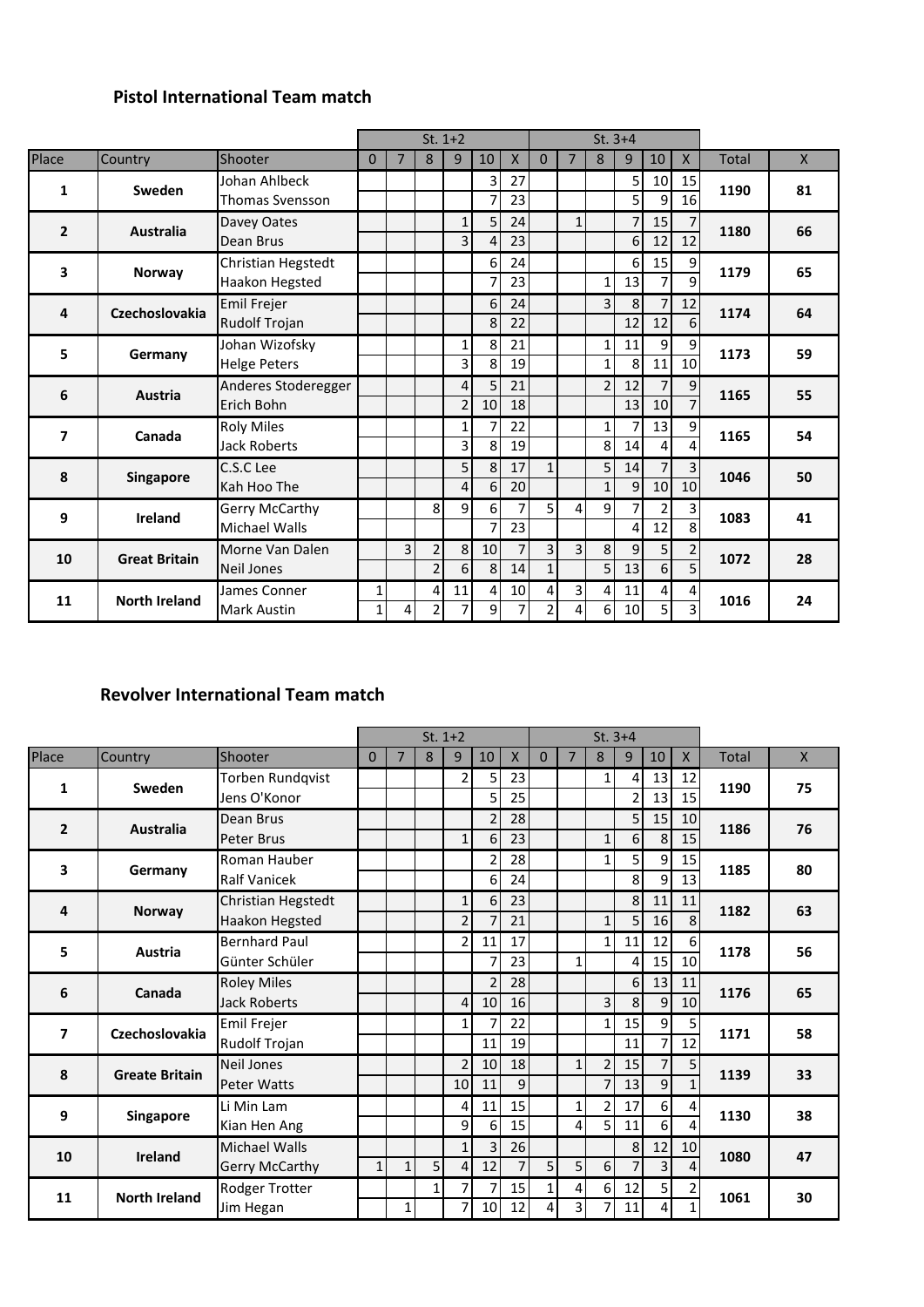# Revolver Teams by Clas

#### High Master

| #                     | <b>Team Name</b>                   | club                                             | country   | WalD | Shooters               |    | X5 M5  | Sum x | Sum  |
|-----------------------|------------------------------------|--------------------------------------------------|-----------|------|------------------------|----|--------|-------|------|
| $\mathbf{1}$          | Team Australia                     | Orange                                           | Australia | 3147 | BRUS, Dean             | 38 | 597    | 76    | 1194 |
|                       |                                    |                                                  |           | 4900 | <b>BRUS, Peter</b>     | 38 | 597    |       |      |
| $\mathbf{2}^{\prime}$ | Club TnT Berlin Team 1 T'nT Berlin |                                                  | Germany   | 376  | GEIKOWSKI, Andreas     | 35 | 585    | 73    | 1181 |
|                       |                                    |                                                  |           | 692  | VANICEK, Ralf          | 38 | 596    |       |      |
| 3                     | <b>LSKF KMG Group</b>              | Linköpings SKF                                   | Sweden    | 2682 | EKSTRÖM, George        | 37 | 590    | 73    | 1181 |
|                       |                                    |                                                  |           | 3842 | SJÖBERG, Jonas         | 36 | 591    |       |      |
| 4                     | <b>HUPK</b>                        | <b>Hagfors Uddeholms PK</b>                      | Sweden    | 2047 | <b>EVERBRINK, Erik</b> |    | 32 592 | 66    | 1181 |
|                       |                                    |                                                  |           | 2316 | NILSSON, Johan         | 34 | 589    |       |      |
| 5                     |                                    | Team Hamann Waffen Team Hamann Waffentech Norway |           | 2925 | HEGSTAD, Christian     | 41 | 591    | 73    | 1179 |
|                       |                                    |                                                  |           | 2926 | HEGSTAD, Haakon        | 32 | 588    |       |      |
| 6                     | <b>Team Canada</b>                 | Sioux Lookout H&R Club                           | Canada    | 1837 | ROBERTS, Jack          | 29 | 586    | 69    | 1175 |
|                       |                                    |                                                  |           | 4217 | MILES, Roland          | 40 | 589    |       |      |
| 7 <sup>7</sup>        | Vårgårda PSK R1500                 | Vårgårda PSK                                     | Sweden    | 1279 | SVENSSON, Björn        | 26 | 583    | 67    | 1175 |
|                       |                                    |                                                  |           | 4579 | LUDVIGSSON, Martin     | 41 | 592    |       |      |
| 8                     | <b>HSV Ried</b>                    | <b>HSV Ried</b>                                  | Austria   | 2289 | <b>BOHN, Erich</b>     | 30 | 588    | 62    | 1175 |
|                       |                                    |                                                  |           | 349  | SCHÜLLER, Günther      | 32 | 587    |       |      |
| 9                     | Walk the Line                      | <b>Halmstads SSK</b>                             | Sweden    | 1538 | <b>BENGTSSON, Hans</b> | 25 | 586    | 52    | 1170 |
|                       |                                    |                                                  |           | 2560 | JOHANSSON, Håkan       | 27 | 584    |       |      |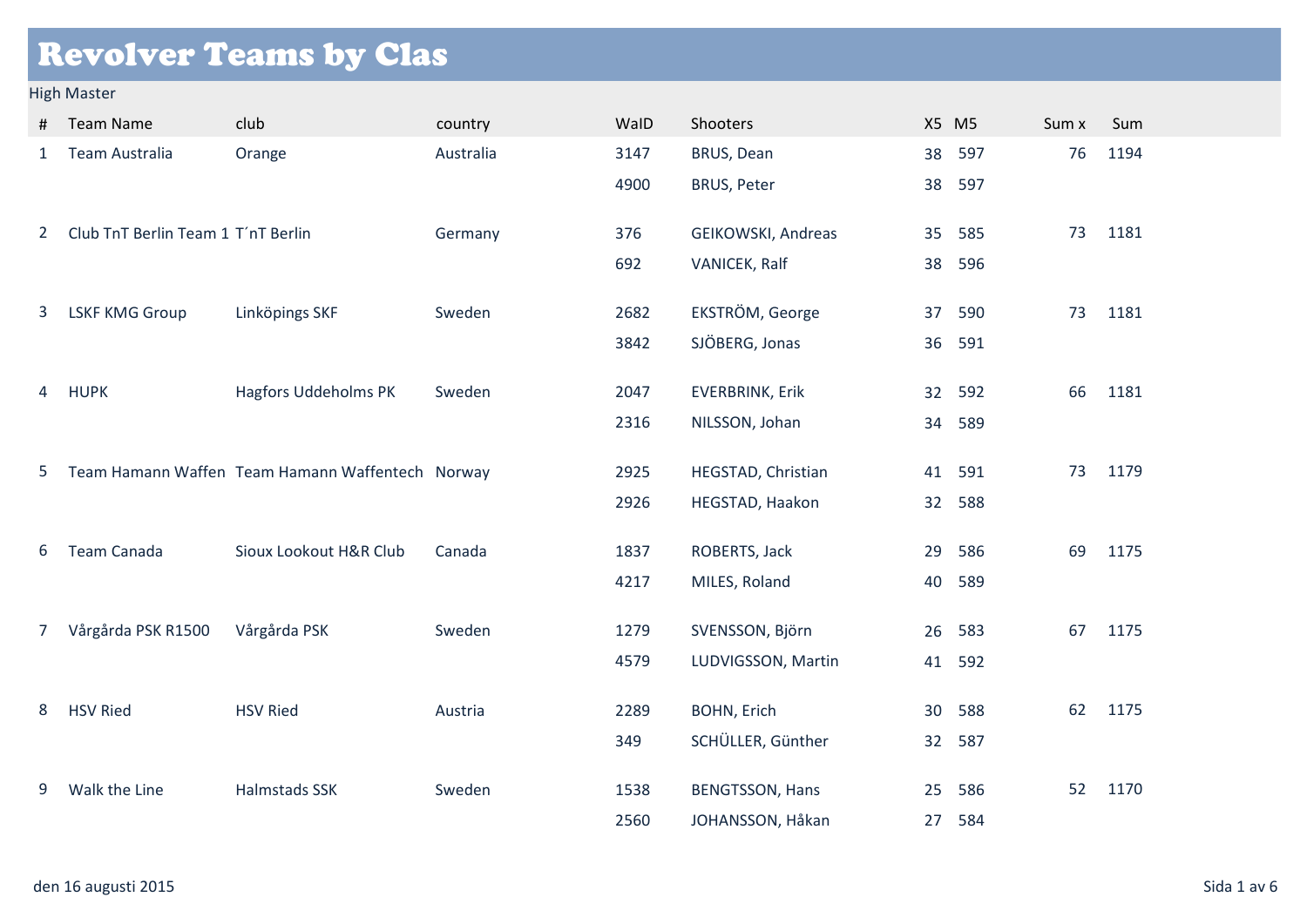| 10           | <b>LSKF Tweede</b>                   | Linköpings SKF                                             | Sweden  | 1406 | SVENSSON, Thomas          |       | 35 589 | 59    | 1169 |
|--------------|--------------------------------------|------------------------------------------------------------|---------|------|---------------------------|-------|--------|-------|------|
|              |                                      |                                                            |         | 4765 | REXANDER, David           | 24    | 580    |       |      |
|              | 11 Vårgårda High Master Vårgårda PSK |                                                            | Sweden  | 1280 | RUNDQVIST, Torben         |       | 32 591 | 57    | 1167 |
|              |                                      |                                                            |         | 2664 | RUNDQVIST, Monica         |       | 25 576 |       |      |
|              |                                      | 12 Team Mitteldeutschlan Rifle Ranch Borgholzhause Germany |         | 2778 | MURWIG, Maik              |       | 32 586 | 60    | 1165 |
|              |                                      |                                                            |         | 4696 | SCHMIDT, Marc             |       | 28 579 |       |      |
|              |                                      |                                                            |         |      |                           |       |        |       |      |
|              | 13 Team Merkle Tuning                | Team Merkle Tuning Back Great Britain                      |         | 1100 | JONES, Neil               |       | 24 575 | 43    | 1137 |
|              |                                      |                                                            |         | 1132 | GEORGE, Ted               | 19    | 562    |       |      |
|              | 14 Falu sport&psk                    | <b>Falu SPSK</b>                                           | Sweden  | 2549 | MARTINSSON, Andreas       |       | 25 533 | 57    | 1118 |
|              |                                      |                                                            |         | 2669 | JANSSON, Jan-Ola          |       | 32 585 |       |      |
| Master       |                                      |                                                            |         |      |                           |       |        |       |      |
| #            | <b>Team Name</b>                     | club                                                       | country | WalD | Shooters                  | X5 M5 |        | Sum x | Sum  |
| $\mathbf{1}$ | Grödinge 45'ers                      | Grödinge PSK                                               | Sweden  | 3205 | HEMMÄLIN, Richard         | 25    | 583    | 52    | 1170 |
|              |                                      |                                                            |         | 4721 | LINDWALL, Robert          | 27    | 587    |       |      |
| $\mathbf{2}$ | Nicon revolver team                  | Grödinge PSK                                               | Sweden  | 2281 | <b>KRISTENSSON, Conny</b> |       | 42 589 | 65    | 1167 |
|              |                                      |                                                            |         | 4964 | KRISTENSSON, Nina         | 23    | 578    |       |      |
|              |                                      | SLG Coast Team Quick Coast Team Quickborn                  |         |      |                           |       | 584    | 50    |      |
| 3            |                                      |                                                            | Germany | 4363 | SANDAU, Rene              | 25    |        |       | 1166 |
|              |                                      |                                                            |         | 4382 | LICHTMESS, Jörg           | 25    | 582    |       |      |
| 4            | <b>Team Oscarsborg</b>               | <b>Oscarsborg PK</b>                                       | Norway  | 2927 | AUTHEN, Sjur              | 24    | 575    | 52    | 1164 |
|              |                                      |                                                            |         | 5232 | JOHANSEN, Morten A.       |       | 28 589 |       |      |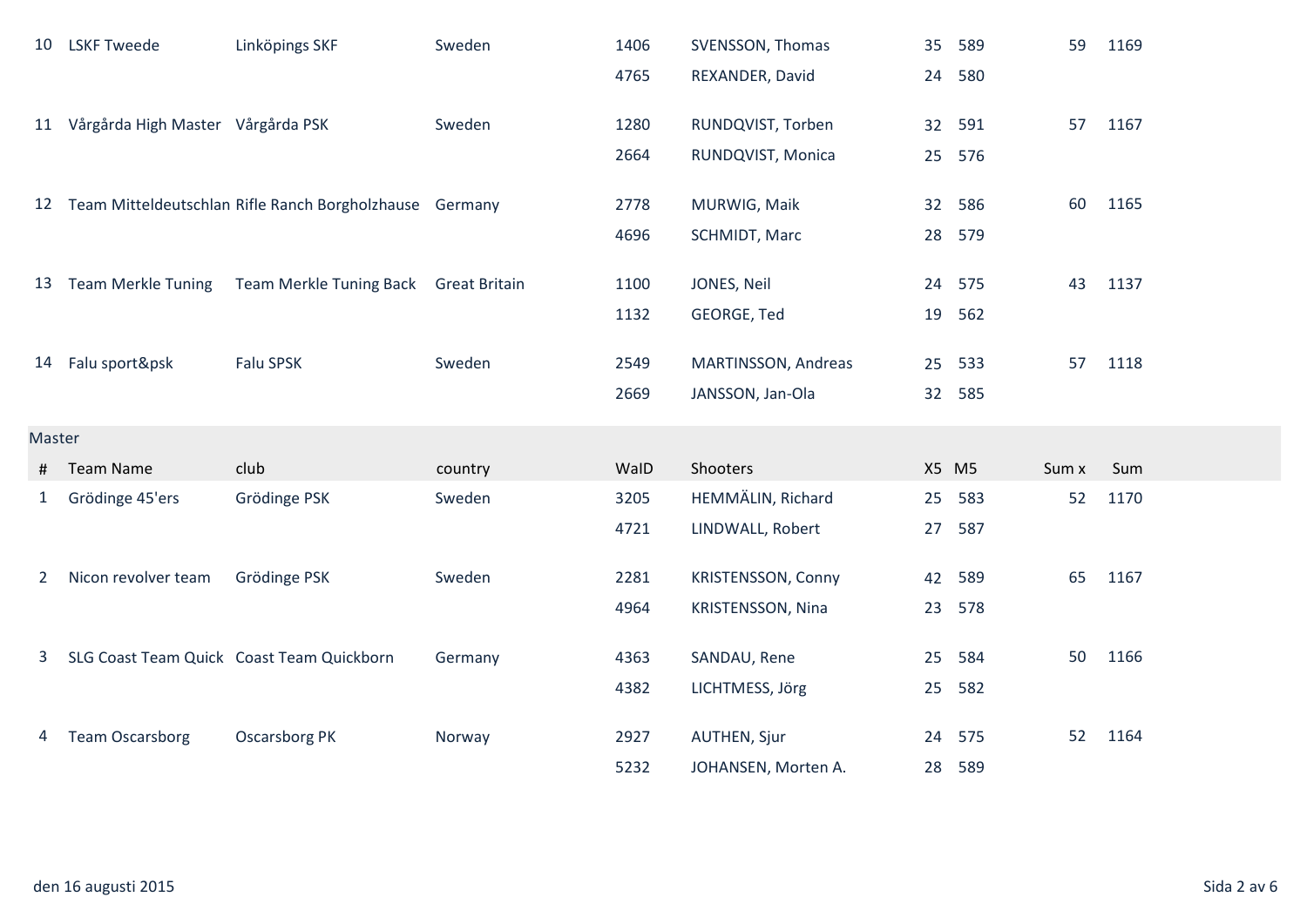| 5           | Club TnT Berlin Team 2 T`n T Berlin |                                                 | Germany   | 4706 | KEMM, Frank              | 31 | 586    | 55 | 1163 |
|-------------|-------------------------------------|-------------------------------------------------|-----------|------|--------------------------|----|--------|----|------|
|             |                                     |                                                 |           | 4893 | LIEBEGOTT, Frank         |    | 24 577 |    |      |
| 6           | Team Ohlsson Tuning Bromma PK       |                                                 | Sweden    | 3450 | ANDERSSON, Sören         | 26 | 581    | 57 | 1161 |
|             |                                     |                                                 |           | 3868 | SJÖGREN, Niklas          | 31 | 580    |    |      |
|             |                                     |                                                 |           |      |                          |    |        |    |      |
| $7^{\circ}$ |                                     | USG Bludenz-Bürs 1 / V USG Bludenz-Bürs / SLG H | Austria   | 3487 | STODEREGGER, Andreas     | 26 | 580    | 49 | 1160 |
|             |                                     |                                                 |           | 5286 | TORGHELE, Walter         | 23 | 580    |    |      |
| 8           | <b>Team Singapore M</b>             | <b>HTSRA</b>                                    | Singapore | 3225 | TEH, Kah Hoon, Peter     | 26 | 583    | 54 | 1159 |
|             |                                     |                                                 |           | 3248 | ANG, Kian Heng           |    | 28 576 |    |      |
| 9           | PSV Lüdenscheid                     | Lüdenscheid                                     | Germany   | 227  | <b>BECKER, Dirk</b>      |    | 31 590 | 60 | 1157 |
|             |                                     |                                                 |           |      |                          |    |        |    |      |
|             |                                     |                                                 |           | 613  | HOFFMANN, Peter          | 29 | 567    |    |      |
|             | 10 Team Sportshooter                | Karlstads PSK                                   | Sweden    | 2681 | DAHLBOM, Kalle           | 19 | 573    | 48 | 1156 |
|             |                                     |                                                 |           | 5307 | NORBERG, Mikael          | 29 | 583    |    |      |
|             | 11 SLG Schwandorf                   | Schwandorf                                      | Germany   | 3373 | <b>WAGNER, Patrick</b>   | 27 | 587    | 47 | 1156 |
|             |                                     |                                                 |           | 3990 | LACHNER, Christian       | 20 | 569    |    |      |
|             |                                     |                                                 |           |      |                          |    |        |    |      |
|             | 12 Team Traktor City                | Piteå PK                                        | Sweden    | 2623 | <b>GRANBERG, Andreas</b> | 33 | 582    | 55 | 1153 |
|             |                                     |                                                 |           | 5609 | LUNDBERG, Leif           |    | 22 571 |    |      |
|             | 13 Åsane PK 1                       | Åsane PK                                        | Norway    | 4087 | TUROY, Leif Inge         |    | 21 573 | 44 | 1149 |
|             |                                     |                                                 |           | 5656 |                          |    | 576    |    |      |
|             |                                     |                                                 |           |      | LIEN, Arnth              | 23 |        |    |      |
|             | 14 Golgong                          | Gulgong                                         | Australia | 3546 | JONES, LINDSAY           | 24 | 563    | 52 | 1147 |
|             |                                     |                                                 |           | 3547 | JONES, Marnie            | 28 | 584    |    |      |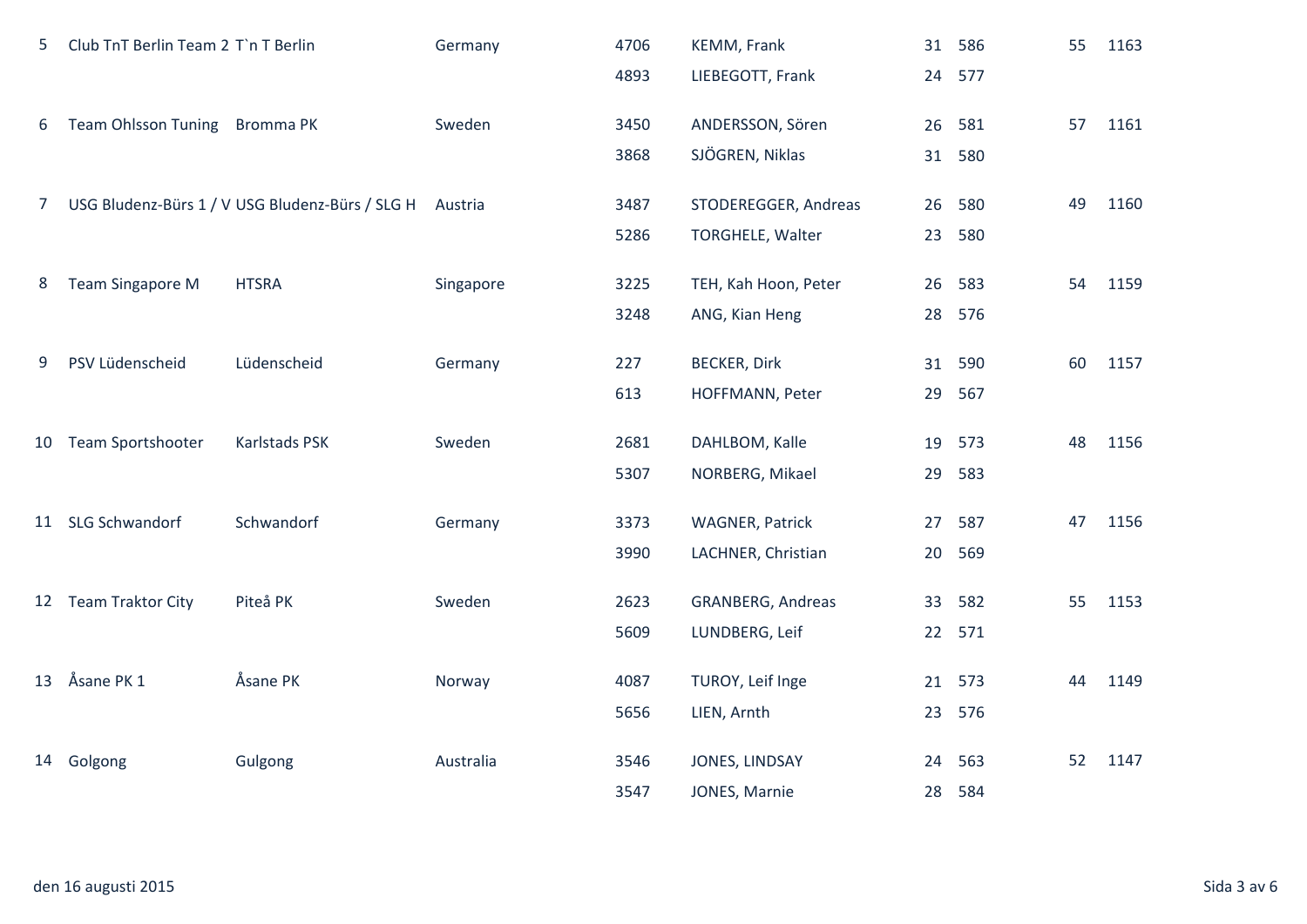|                | 15 SLG Oberursel                 | 1500 Frankfurt Fechenhei            | Germany   | 1293 | KUSKE, Sven             | 26    | 568 | 49    | 1140 |
|----------------|----------------------------------|-------------------------------------|-----------|------|-------------------------|-------|-----|-------|------|
|                |                                  |                                     |           | 2794 | WIESENER, Wilfried      | 23    | 572 |       |      |
|                | 16 Mutt and Jeff                 | Fingal Target Sporting Club Ireland |           | 2672 | WALLS, Michael          | 39    | 595 | 52    | 1078 |
|                |                                  |                                     |           | 3217 | MCCARTHY, Gerry         | 13    | 483 |       |      |
| Expert         |                                  |                                     |           |      |                         |       |     |       |      |
| #              | Team Name                        | club                                | country   | WalD | Shooters                | X5 M5 |     | Sum x | Sum  |
| $\mathbf{1}$   | SR Hubertus 1                    | SR-Hubertus                         | Austria   | 3833 | WASSERTHEURER, Harald   | 23    | 576 | 47    | 1160 |
|                |                                  |                                     |           | 5383 | ORTNER, Hans            | 24    | 584 |       |      |
| 2              | Team Singapore W                 | <b>HTSRA</b>                        | Singapore | 5721 | LEE, Shue Ching Cynthia | 27    | 587 | 47    | 1157 |
|                |                                  |                                     |           | 5724 | LAM, Li MIn             | 20    | 570 |       |      |
| 3              | Remark my target                 | Grödinge PSK                        | Sweden    | 3672 | LUNDBACK, Anders        | 32    | 589 | 48    | 1153 |
|                |                                  |                                     |           | 4869 | <b>BJERKE, Linus</b>    | 16    | 564 |       |      |
| 4              | Team Mitteldeutschlan SLG Linden |                                     | Germany   | 4786 | PORWOLL GERDES, Monika  | 15    | 566 | 35    | 1136 |
|                |                                  |                                     |           | 4787 | GERDES, Jürgen          | 20    | 570 |       |      |
| 5              | Team Karlstad                    | Karlstads PSK                       | Sweden    | 3204 | JÄNDEL-HOLST, Johan     | 20    | 571 | 39    | 1128 |
|                |                                  |                                     |           | 5487 | SWARTZ, Kyösti          | 19    | 557 |       |      |
|                |                                  |                                     |           |      |                         |       |     |       |      |
| 6              | HSV Wien 1 / Austria             | PSV/HSV Wien                        | Austria   | 3196 | HEIM, Markus            | 17    | 571 | 31    | 1127 |
|                |                                  |                                     |           | 5663 | HAUK, Michael           | 14    | 556 |       |      |
| 7 <sup>7</sup> | Vårgårda Prelogs                 | Vårgårda PSK                        | Sweden    | 4764 | PRELOG, Yvonne          | 30    | 578 | 47    | 1108 |
|                |                                  |                                     |           | 4767 | PRELOG, Albin           | 17    | 530 |       |      |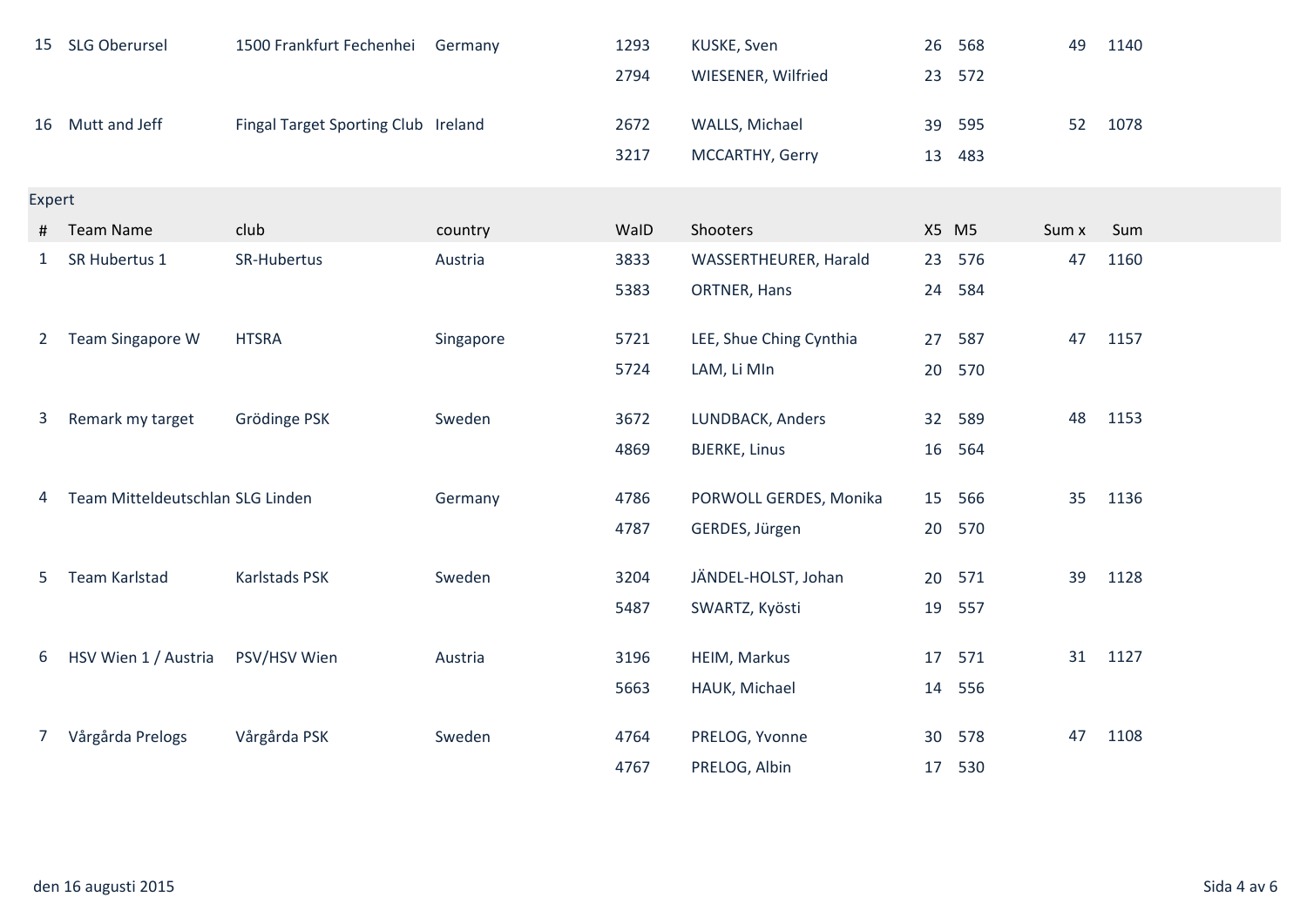| 8  | Ballydougan House Clu NITSA      |                                | Northern Ireland     | 4642  | CONNOR, James               | 17             | 545         | 35    | 1103 |
|----|----------------------------------|--------------------------------|----------------------|-------|-----------------------------|----------------|-------------|-------|------|
|    |                                  |                                |                      | 4662  | TROTTER, Rodger             | 18             | 558         |       |      |
| 9  | English XX                       | <b>Team Merkle Tuning Back</b> | <b>Great Britain</b> | 4858  | MCMICHAEL, Colin            | 12             | 539         | 28    | 1101 |
|    |                                  |                                |                      | new03 | Watts, Peter                | 16             | 562         |       |      |
|    |                                  |                                |                      |       |                             |                |             |       |      |
| 10 | <b>OKTS</b>                      | <b>OKTS</b>                    | Norway               | 4983  | JACOBSEN, Kaj               | $\overline{7}$ | 525         | 34    | 1100 |
|    |                                  |                                |                      | 5208  | GRAVEN, Knut                | 27             | 575         |       |      |
| 11 | Oppegård Gunslingers Oppegård SL |                                | Norway               | 5313  | <b>GRANERUD, Leif Einar</b> | 17             | 506         | 39    | 1074 |
|    |                                  |                                |                      | 5391  | GRANERUD, Thomas K.         | 22             | 568         |       |      |
|    |                                  |                                |                      |       |                             |                |             |       |      |
| 12 | Mai chiay pom                    | <b>Bromma PK</b>               | Sweden               | 3701  | VASARA-EKSTRÖM, Fredrik     | $\overline{7}$ | 542         | 29    | 1069 |
|    |                                  |                                |                      | 4507  | NYBOM, Christer             | 22             | 527         |       |      |
| 13 | <b>Team Messel</b>               | SLG 1500 Frankfurt             | Germany              | 5359  | TRASER, Mike                |                | 12 494      | 34    | 1051 |
|    |                                  |                                |                      | 5655  | HÜTTL, Christian            |                | 22 557      |       |      |
|    |                                  |                                | <b>Great Britain</b> | 4711  |                             |                | 418         | 29    | 980  |
|    | 14 SLG Bisley 4                  | <b>SLG Bisley</b>              |                      |       | HACKETT, David Christopher  | 4              |             |       |      |
|    |                                  |                                |                      | new01 | Berry, Dave                 | 25             | 562         |       |      |
|    | 15 SLG Bisley 3                  | <b>SLG Bisley</b>              | <b>Great Britain</b> | 5454  | VAN DALEN, Morne            | 18             | 514         | 18    | 514  |
|    |                                  |                                |                      | new02 | Peppitt, Matt               | 0              | $\mathbf 0$ |       |      |
|    | Sharpshooter                     |                                |                      |       |                             |                |             |       |      |
| #  | <b>Team Name</b>                 | club                           | country              | WalD  | Shooters                    |                | X5 M5       | Sum x | Sum  |
| 1  | Team Charlestown                 | Karlstads PSK                  | Sweden               | 3875  | DAHLBERG, Anders            | 24             | 559         | 43    | 1127 |
|    |                                  |                                |                      | 5899  | SKOGLUND, Bengt-Eric        | 19             | 568         |       |      |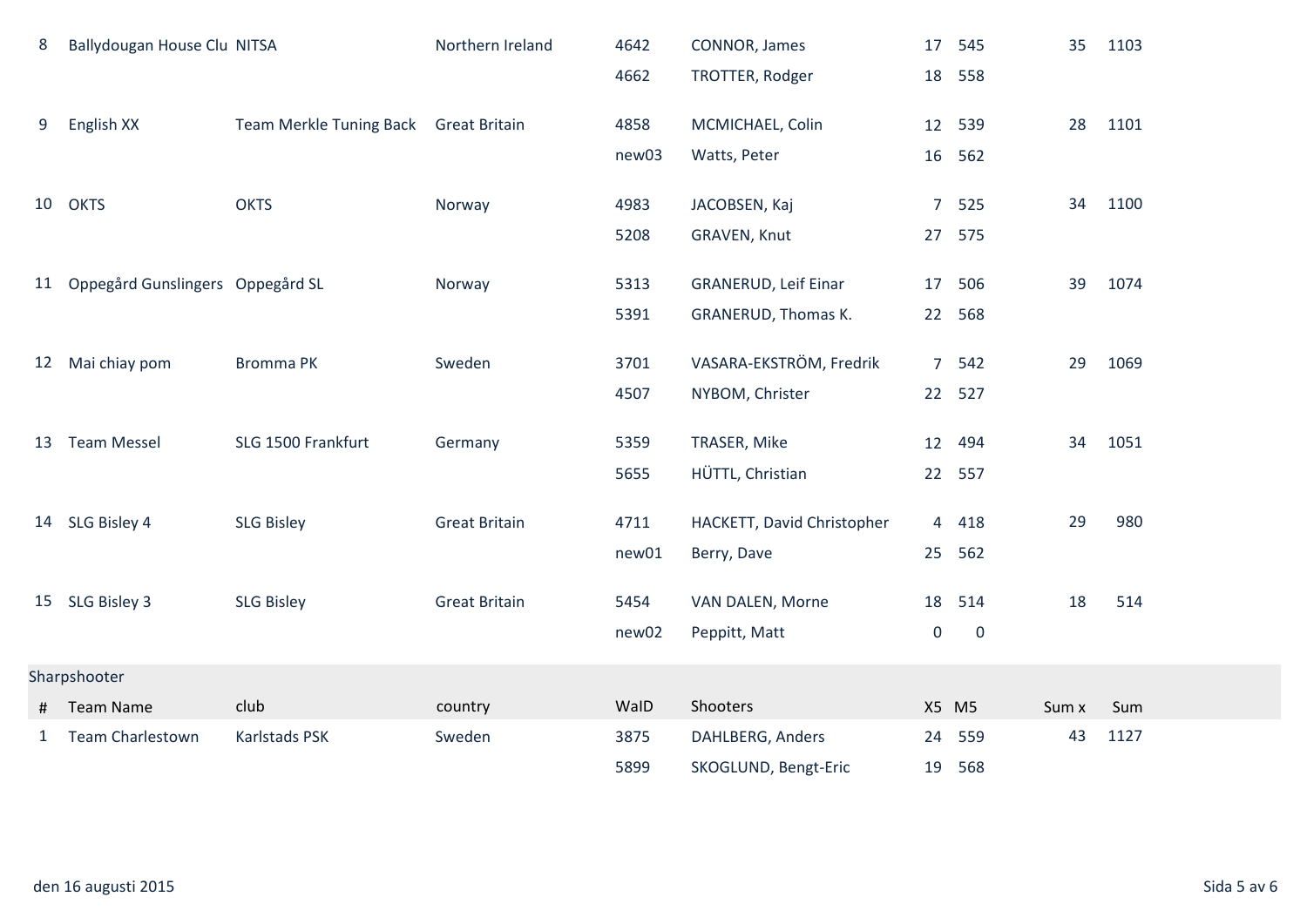| $\mathbf{2}$   | <b>LSKF High Spirit</b> | Linköpings SKF        | Sweden               | 5897 | LANDELIUS, Jacob          |                  | 17 545      | 34    | 1089 |
|----------------|-------------------------|-----------------------|----------------------|------|---------------------------|------------------|-------------|-------|------|
|                |                         |                       |                      | 5952 | LARSON, Tomas             | 17               | 544         |       |      |
| 3              | SLG Bisley 1            | <b>SLG Bisley</b>     | <b>Great Britain</b> | 5339 | PODEVIN, Alan             |                  | 12 556      | 23    | 1084 |
|                |                         |                       |                      | 5452 | BROWN, Norman William Sam | 11               | 528         |       |      |
| 4              | SLG Bisley 7            | <b>Bisley</b>         | <b>Great Britain</b> | 3789 | HARRIS, Dave              |                  | 17 554      | 29    | 1080 |
|                |                         |                       |                      | 3795 | PAIN, Andrew              | 12               | 526         |       |      |
| 5              | Ljusdals Psk            | Ljusdals PK           | Sweden               | 4544 | ESBJÖRNSSON, Anders       | 8                | 501         | 25    | 1067 |
|                |                         |                       |                      | 4931 | KANGAS, Tor               | 17               | 566         |       |      |
|                |                         |                       |                      |      |                           |                  |             |       |      |
| 6              | SLG Schwandorf 2        | <b>SLG Schwandorf</b> | Germany              | 4701 | PAA, Michael              |                  | 28 577      | 28    | 577  |
|                |                         |                       |                      |      |                           | $\mathbf 0$      | $\mathbf 0$ |       |      |
| 7 <sup>7</sup> | Åsane PK 2              | Åsane PK              | Norway               | 5791 | KARLSEN, Jørn             | 20               | 573         | 20    | 573  |
|                |                         |                       |                      |      |                           | $\boldsymbol{0}$ | $\mathbf 0$ |       |      |
|                |                         |                       |                      |      |                           |                  |             |       |      |
|                | Marksman                |                       |                      |      |                           |                  |             |       |      |
| #              | <b>Team Name</b>        | club                  | country              | WalD | Shooters                  |                  | X5 M5       | Sum x | Sum  |
| $\mathbf{1}$   | SLG Bisley 2            | <b>SLG Bisley</b>     | <b>Great Britain</b> | 4456 | LAMB, Stephen             | 14               | 539         | 28    | 1082 |
|                |                         |                       |                      | 5840 | GREEN, Douglas            | 14               | 543         |       |      |
| $2^{\circ}$    | SLG Bisley 5            | <b>SLG Bisley</b>     | <b>Great Britain</b> | 5457 | COOPER, Lynnemarie        | 13               | 549         | 18    | 1010 |
|                |                         |                       |                      | 5462 | COOPER, Peter Thornton    | 5                | 461         |       |      |
| 3 <sup>1</sup> | SLG Bisley 6            | <b>SLG Bisley</b>     | <b>Great Britain</b> | 5458 | WILLIAMS, Ken             | 8                | 465         | 17    | 960  |
|                |                         |                       |                      | 5841 | WIGGINS, Andy             | 9                | 495         |       |      |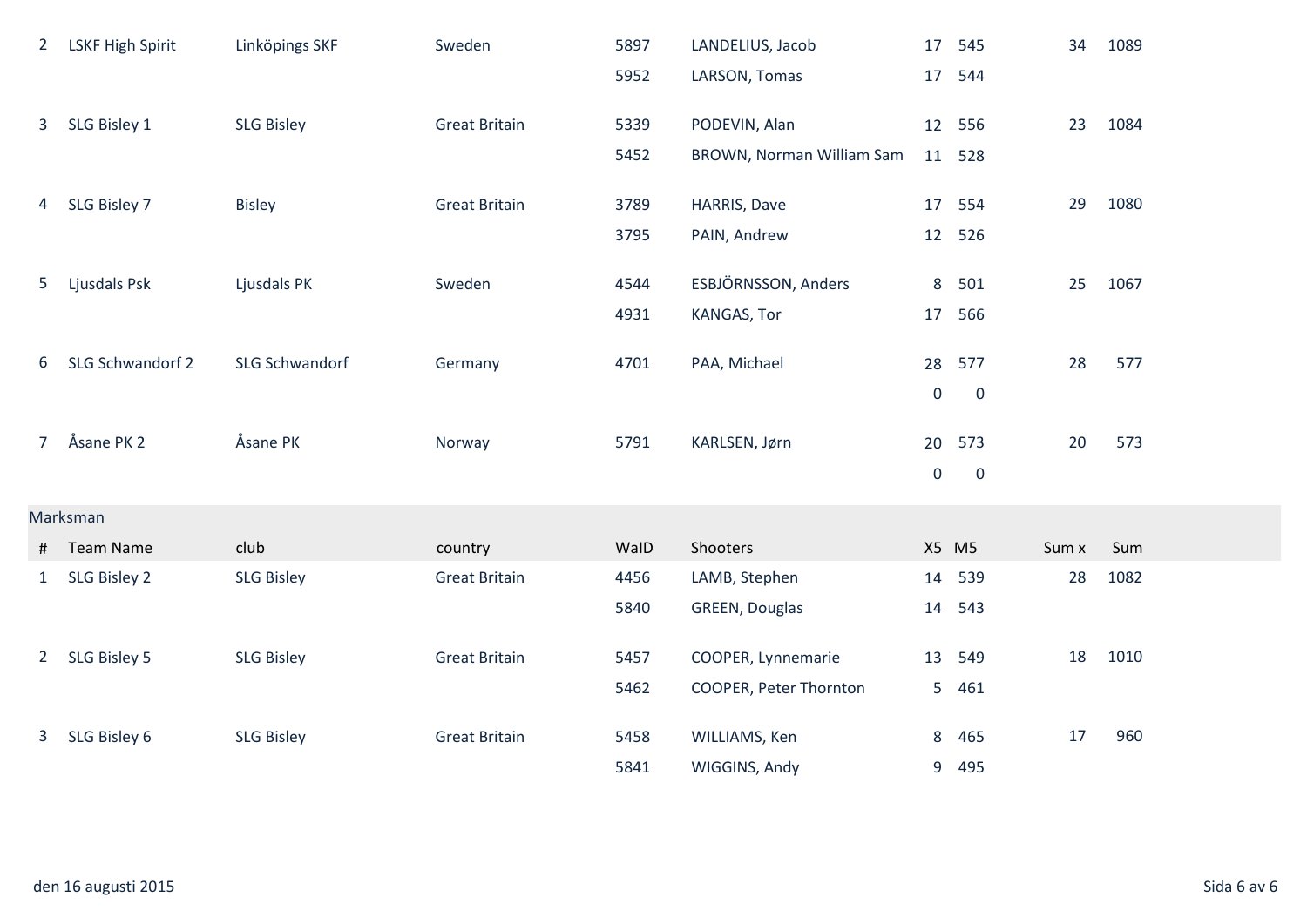# Pistol Teams by Class

### High Master

| #                     | <b>Team Name</b>                    | club                                             | country   | WalD | Shooters               | X5 M5 |     | Sum x | Sum  |
|-----------------------|-------------------------------------|--------------------------------------------------|-----------|------|------------------------|-------|-----|-------|------|
| $\mathbf{1}$          | <b>LSKF KMG Group</b>               | Linköpings SKF                                   | Sweden    | 1406 | SVENSSON, Thomas       | 42    | 598 | 77    | 1189 |
|                       |                                     |                                                  |           | 2682 | EKSTRÖM, George        | 35    | 591 |       |      |
| $\mathbf{2}^{\prime}$ | <b>Team Australia</b>               | Orange                                           | Australia | 3133 | OATES, Davey           | 33    | 589 | 68    | 1182 |
|                       |                                     |                                                  |           | 3147 | BRUS, Dean             | 35    | 593 |       |      |
| 3                     | <b>HSV Ried</b>                     | <b>HSV Ried</b>                                  | Austria   | 2289 | <b>BOHN, Erich</b>     | 29    | 589 | 59    | 1180 |
|                       |                                     |                                                  |           | 349  | SCHÜLLER, Günther      | 30    | 591 |       |      |
| 4                     |                                     | Team Hamann Waffen Team Hamann Waffentech Norway |           | 2925 | HEGSTAD, Christian     | 33    | 591 | 64    | 1177 |
|                       |                                     |                                                  |           | 2926 | HEGSTAD, Haakon        | 31    | 586 |       |      |
| 5                     | Club TnT Berlin Team 1 T`n T Berlin |                                                  | Germany   | 4706 | KEMM, Frank            | 21    | 582 | 59    | 1176 |
|                       |                                     |                                                  |           | 692  | VANICEK, Ralf          | 38    | 594 |       |      |
| 6                     | Team Canada                         | Sioux Lookout H&R Club                           | Canada    | 1837 | ROBERTS, Jack          | 28    | 581 | 66    | 1175 |
|                       |                                     |                                                  |           |      |                        |       |     |       |      |
|                       |                                     |                                                  |           | 4217 | MILES, Roland          | 38    | 594 |       |      |
| 7                     | Falu sport&psk                      | Falu SPSK                                        | Sweden    | 2549 | MARTINSSON, Andreas    | 30    | 583 | 63    | 1170 |
|                       |                                     |                                                  |           | 2669 | JANSSON, Jan-Ola       | 33    | 587 |       |      |
| 8                     | <b>LSKF Eerste</b>                  | Linköpings SKF                                   | Sweden    | 3842 | SJÖBERG, Jonas         | 34    | 582 | 60    | 1165 |
|                       |                                     |                                                  |           | 4765 | REXANDER, David        | 26    | 583 |       |      |
| 9                     | Walk the Line                       | <b>Halmstads SSK</b>                             | Sweden    | 1538 | <b>BENGTSSON, Hans</b> | 26    | 564 | 56    | 1146 |
|                       |                                     |                                                  |           | 2560 | JOHANSSON, Håkan       | 30    | 582 |       |      |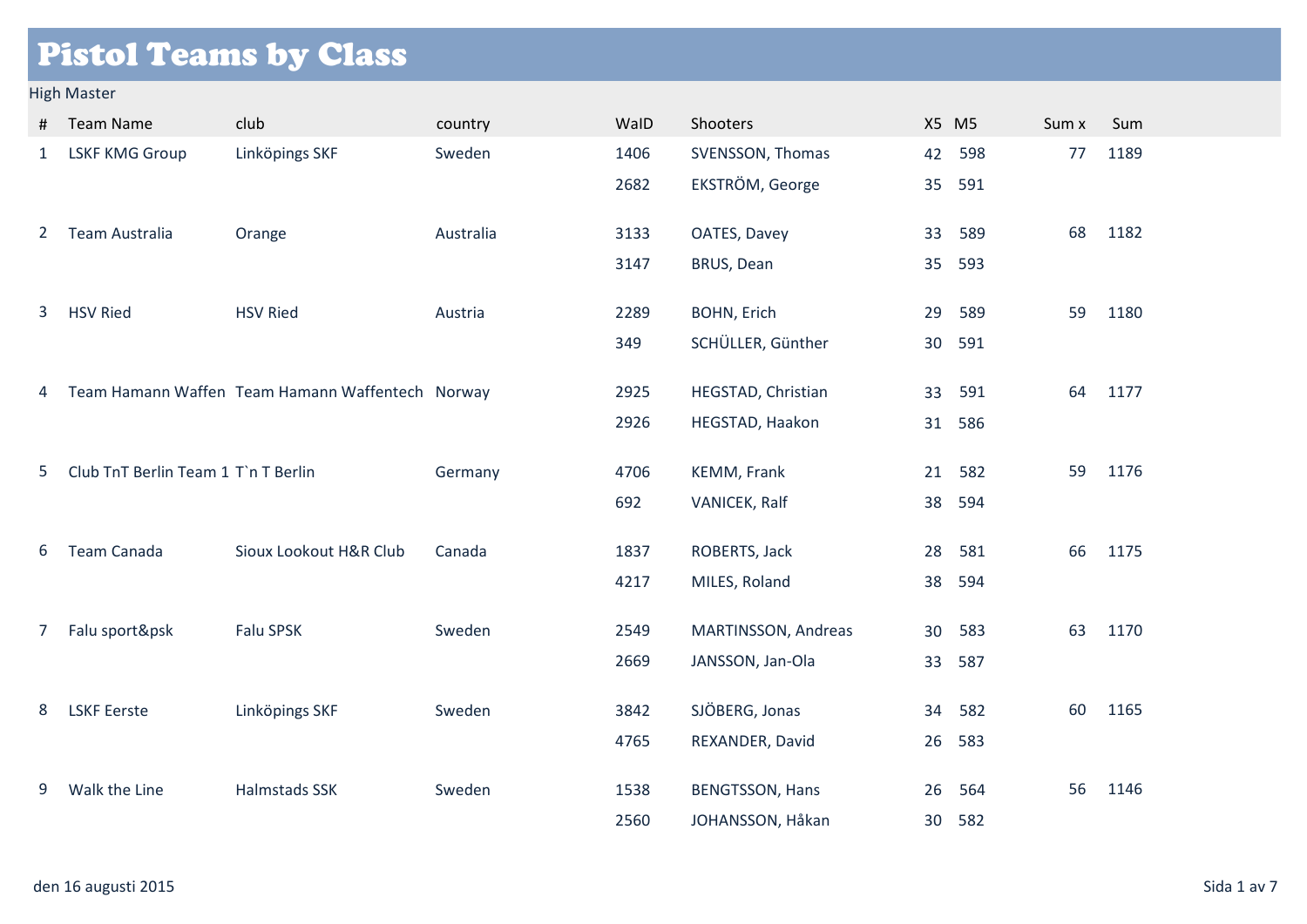#### Master

| #              | <b>Team Name</b>           | club                                            | country   | WalD | Shooters                |    | X5 M5 | Sum x | Sum  |
|----------------|----------------------------|-------------------------------------------------|-----------|------|-------------------------|----|-------|-------|------|
| $\mathbf{1}$   | <b>HUPK</b>                | <b>Hagfors Uddeholms PK</b>                     | Sweden    | 2047 | <b>EVERBRINK, Erik</b>  | 28 | 588   | 61    | 1171 |
|                |                            |                                                 |           | 2316 | NILSSON, Johan          | 33 | 583   |       |      |
| $2^{\circ}$    | <b>Team Singapore M</b>    | <b>HTSRA</b>                                    | Singapore | 3225 | TEH, Kah Hoon, Peter    | 33 | 588   | 57    | 1166 |
|                |                            |                                                 |           | 3248 | ANG, Kian Heng          | 24 | 578   |       |      |
| $\mathbf{3}$   |                            | USG Bludenz-Bürs 1 / V USG Bludenz-Bürs / SLG H | Austria   | 3487 | STODEREGGER, Andreas    | 30 | 586   | 50    | 1161 |
|                |                            |                                                 |           | 5286 | <b>TORGHELE, Walter</b> | 20 | 575   |       |      |
| 4              | <b>Team Ohlsson Tuning</b> | <b>Bromma PK</b>                                | Sweden    | 3450 | ANDERSSON, Sören        | 23 | 586   | 43    | 1160 |
|                |                            |                                                 |           | 3868 | SJÖGREN, Niklas         | 20 | 574   |       |      |
| 5              | <b>Team Oscarsborg</b>     | <b>Oscarsborg PK</b>                            | Norway    | 2927 | <b>AUTHEN, Sjur</b>     | 26 | 572   | 57    | 1158 |
|                |                            |                                                 |           | 5232 | JOHANSEN, Morten A.     | 31 | 586   |       |      |
| 6              | <b>SLG Oberursel</b>       | 1500 Frankfurt Fechenhei                        | Germany   | 1293 | KUSKE, Sven             | 16 | 569   | 44    | 1153 |
|                |                            |                                                 |           | 2794 | WIESENER, Wilfried      | 28 | 584   |       |      |
| $\overline{7}$ | Grödinge 2                 | Grödinge PSK                                    | Sweden    | 3672 | LUNDBACK, Anders        | 33 | 587   | 49    | 1146 |
|                |                            |                                                 |           | 4721 | LINDWALL, Robert        | 16 | 559   |       |      |
| 8              | PSV Lüdenscheid            | Lüdenscheid                                     | Germany   | 227  | <b>BECKER, Dirk</b>     | 27 | 581   | 44    | 1142 |
|                |                            |                                                 |           | 613  | HOFFMANN, Peter         | 17 | 561   |       |      |
| 9              | <b>Team Roteberg</b>       | Rotebergs SK                                    | Sweden    | 3327 | VON KNORRING, Niklas    | 23 | 569   | 43    | 1142 |
|                |                            |                                                 |           | 5046 | KRING, Joel             | 20 | 573   |       |      |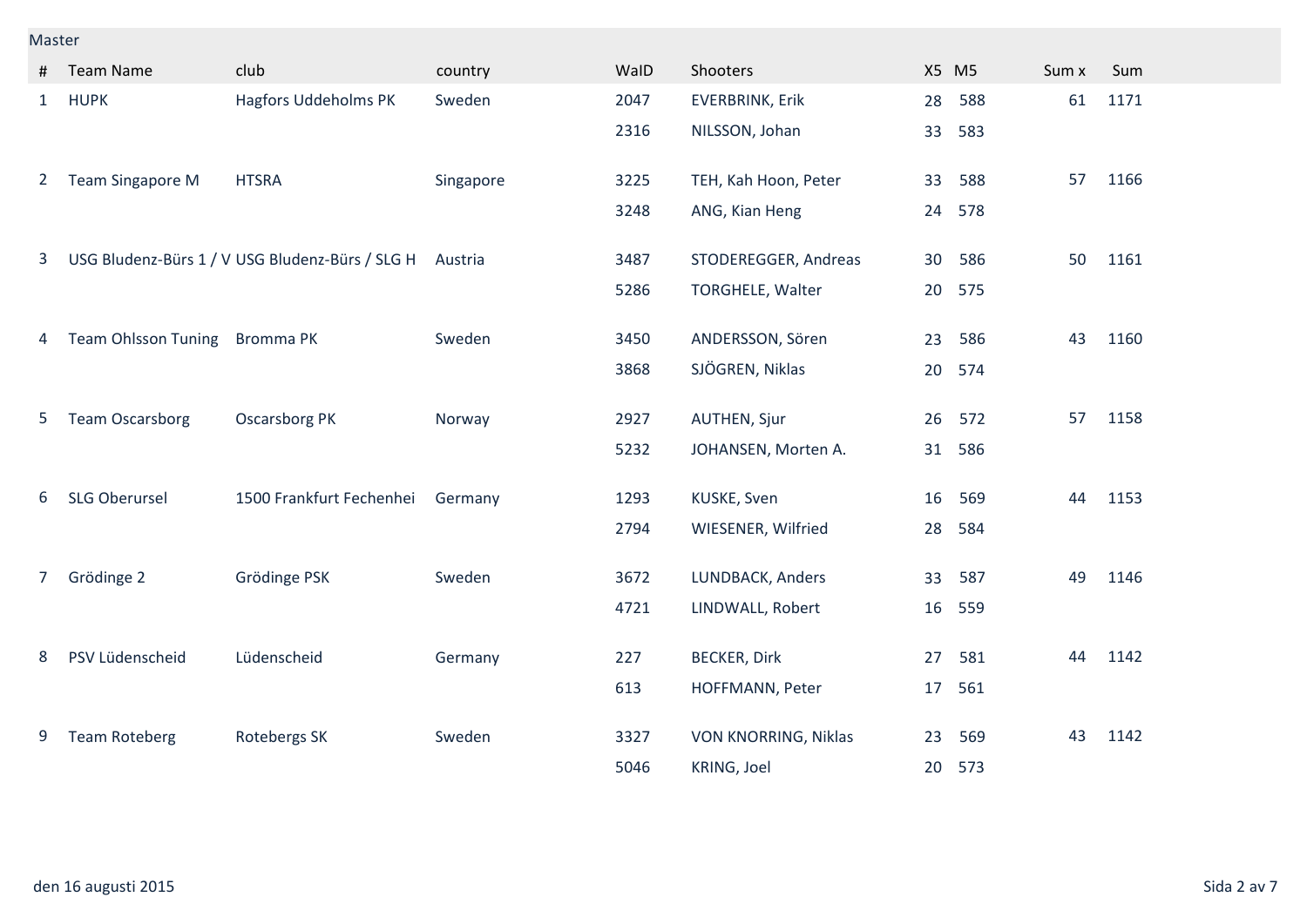|                | 10 Team Traktor City                  | Piteå PK                                                 | Sweden  | 2623 | <b>GRANBERG, Andreas</b>  | 28 | 579    | 45    | 1130 |
|----------------|---------------------------------------|----------------------------------------------------------|---------|------|---------------------------|----|--------|-------|------|
|                |                                       |                                                          |         | 5609 | LUNDBERG, Leif            | 17 | 551    |       |      |
|                | 11 Club TnT Berlin Team 2 T'nT Berlin |                                                          | Germany | 376  | GEIKOWSKI, Andreas        |    | 22 574 | 39    | 1125 |
|                |                                       |                                                          |         | 4893 | LIEBEGOTT, Frank          |    | 17 551 |       |      |
|                | 12 SLG Schwandorf                     | Schwandorf                                               | Germany | 3373 | <b>WAGNER, Patrick</b>    | 23 | 581    | 36    | 1123 |
|                |                                       |                                                          |         | 3990 | LACHNER, Christian        | 13 | 542    |       |      |
| 13             | Kopparspik                            | Grödinge PSK                                             | Sweden  | 2954 | LINDER, Leif              | 14 | 524    | 43    | 1109 |
|                |                                       |                                                          |         | 3205 | HEMMÄLIN, Richard         | 29 | 585    |       |      |
| 14             | Nicon pistol team                     | Grödinge PSK                                             | Sweden  | 2281 | <b>KRISTENSSON, Conny</b> |    | 31 587 | 58    | 1104 |
|                |                                       |                                                          |         | 4964 | KRISTENSSON, Nina         | 27 | 517    |       |      |
| 15             | Åsane PK 1                            | Åsane PK                                                 | Norway  | 4087 | TUROY, Leif Inge          | 18 | 560    | 23    | 1097 |
|                |                                       |                                                          |         | 5656 | LIEN, Arnth               | 5  | 537    |       |      |
| Expert         |                                       |                                                          |         |      |                           |    |        |       |      |
| #              | <b>Team Name</b>                      | club                                                     | country | WalD | Shooters                  |    | X5 M5  | Sum x | Sum  |
| $\mathbf{1}$   | SR Hubertus 1                         | SR-Hubertus                                              | Austria | 3833 | WASSERTHEURER, Harald     | 21 | 562    | 51    | 1143 |
|                |                                       |                                                          |         | 5383 | ORTNER, Hans              | 30 | 581    |       |      |
| $\overline{2}$ | Team Sportshooter                     | Karlstads PSK                                            | Sweden  | 2681 | DAHLBOM, Kalle            | 20 | 563    | 43    | 1140 |
|                |                                       |                                                          |         | 5307 | NORBERG, Mikael           | 23 | 577    |       |      |
| $\mathbf{3}$   |                                       | Team Mitteldeutschlan SLG Big Bore Shooters e.V. Germany |         | 4696 | SCHMIDT, Marc             | 26 | 582    | 45    | 1130 |
|                |                                       |                                                          |         | 4787 | GERDES, Jürgen            | 19 | 548    |       |      |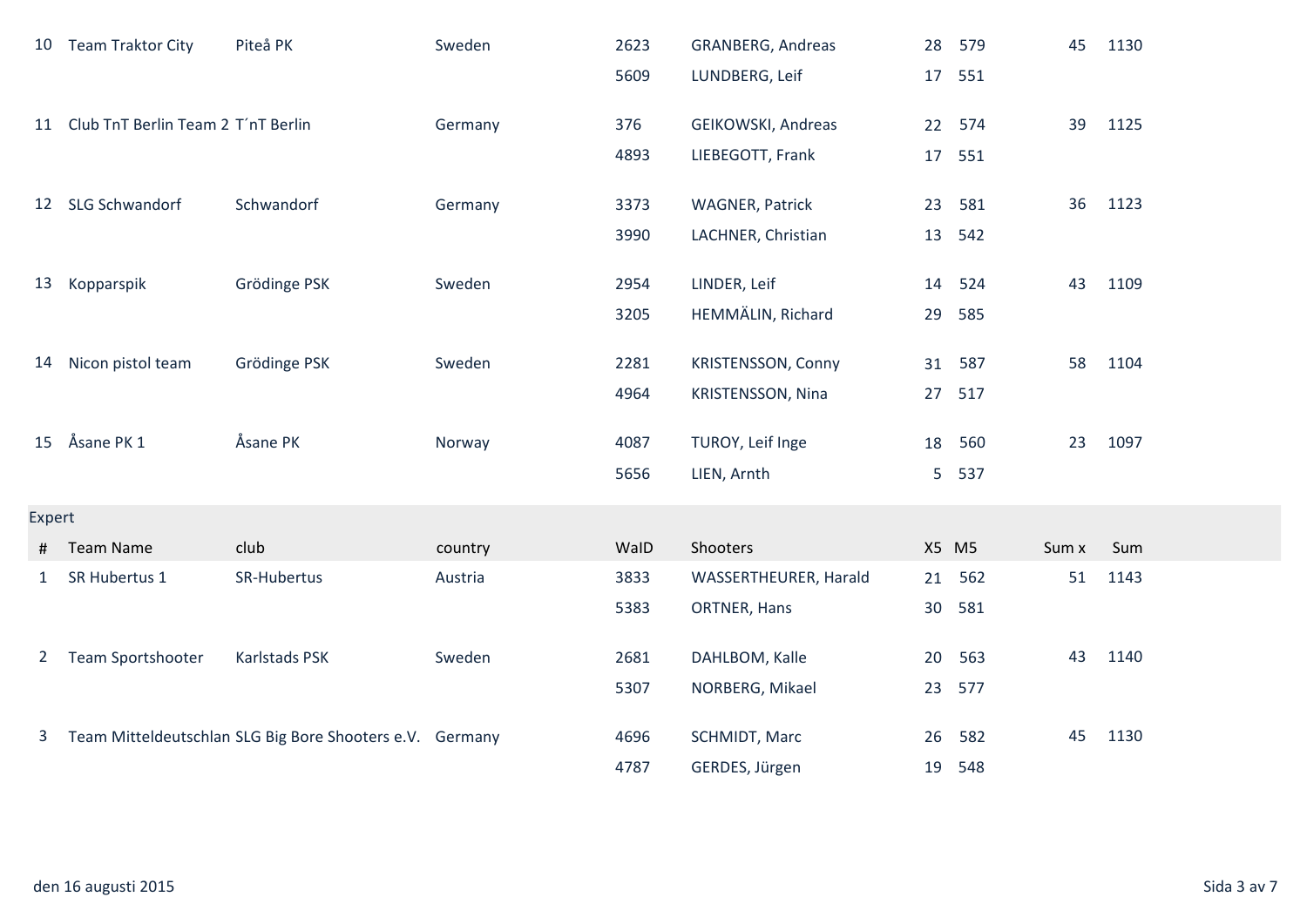| 4              | Despicable Me                    | <b>Bromma PK</b>                    | Sweden    | 4507 | NYBOM, Christer            |    | 18 546 | 45 | 1124 |
|----------------|----------------------------------|-------------------------------------|-----------|------|----------------------------|----|--------|----|------|
|                |                                  |                                     |           | 4994 | SANDGREN, Örjan            | 27 | 578    |    |      |
| 5              | Team Singapore W                 | <b>HTSRA</b>                        | Singapore | 5721 | LEE, Shue Ching Cynthia    | 20 | 565    | 39 | 1123 |
|                |                                  |                                     |           | 5724 | LAM, Li MIn                | 19 | 558    |    |      |
| 6              | Oppegård Gunslingers Oppegård SL |                                     | Norway    | 5313 | GRANERUD, Leif Einar       | 19 | 557    | 40 | 1115 |
|                |                                  |                                     |           | 5391 | <b>GRANERUD, Thomas K.</b> | 21 | 558    |    |      |
| 7 <sup>7</sup> | <b>OKTS</b>                      | <b>OKTS</b>                         | Norway    | 4983 | JACOBSEN, Kaj              |    | 13 532 | 35 | 1109 |
|                |                                  |                                     |           | 5208 | GRAVEN, Knut               |    | 22 577 |    |      |
| 8              | HSV Wien 1 / Austria             | PSV/HSV Wien                        | Austria   | 3196 | HEIM, Markus               | 20 | 561    | 38 | 1090 |
|                |                                  |                                     |           | 5663 | HAUK, Michael              | 18 | 529    |    |      |
|                | Åsane PK 2                       | Åsane PK                            |           |      |                            |    |        |    |      |
| 9              |                                  |                                     | Norway    | 4085 | LANKJAER, Reidar           | 12 | 542    | 27 | 1085 |
|                |                                  |                                     |           | 5791 | KARLSEN, Jørn              | 15 | 543    |    |      |
| 10             | Golgong                          | Gulgong                             | Australia | 3546 | JONES, LINDSAY             | 13 | 509    | 37 | 1083 |
|                |                                  |                                     |           | 3547 | JONES, Marnie              | 24 | 574    |    |      |
|                | 11 SLG Schwandorf 2              | <b>SLG Schwandorf</b>               | Germany   | 4701 | PAA, Michael               | 18 | 550    | 34 | 1080 |
|                |                                  |                                     |           | 4702 | BÖSL, Mario                | 16 | 530    |    |      |
|                | 12 Ljusdals Psk                  | Ljusdals PK                         | Sweden    | 4544 | ESBJÖRNSSON, Anders        | 10 | 480    | 38 | 1064 |
|                |                                  |                                     |           | 4931 | KANGAS, Tor                | 28 | 584    |    |      |
|                |                                  |                                     |           |      |                            |    |        |    |      |
|                | 13 Mutt and Jeff                 | Fingal Target Sporting Club Ireland |           | 2672 | WALLS, Michael             | 38 | 590    | 48 | 1059 |
|                |                                  |                                     |           | 3217 | MCCARTHY, Gerry            | 10 | 469    |    |      |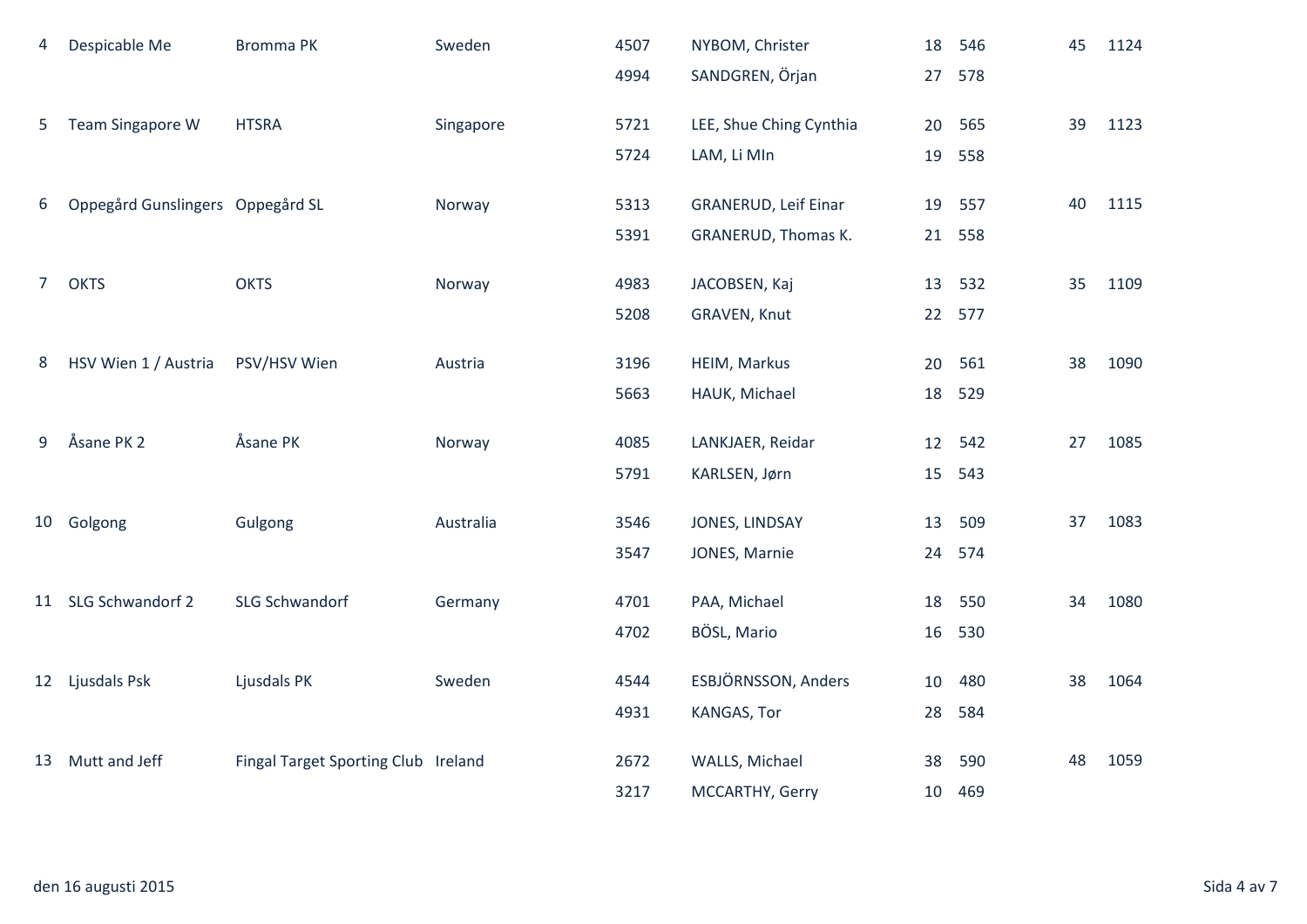|              | 14 Team Karlstad                 | Karlstads PSK                             | Sweden               | 3204  | JÄNDEL-HOLST, Johan     | 13          | 443         | 33    | 1021 |  |  |
|--------------|----------------------------------|-------------------------------------------|----------------------|-------|-------------------------|-------------|-------------|-------|------|--|--|
|              |                                  |                                           |                      | 5487  | SWARTZ, Kyösti          | 20          | 578         |       |      |  |  |
| 15           | Aldershot RPC                    | Team Merkle Tuning Back                   | <b>Great Britain</b> | 4858  | MCMICHAEL, Colin        | 17          | 487         | 29    | 1010 |  |  |
|              |                                  |                                           |                      | new03 | Watts, Peter            | 12          | 523         |       |      |  |  |
|              |                                  |                                           |                      |       |                         |             |             |       |      |  |  |
|              | 16 SLG Bisley 2                  | <b>Bisley</b>                             | <b>Great Britain</b> | 3795  | PAIN, Andrew            |             | 11 507      | 17    | 984  |  |  |
|              |                                  |                                           |                      | new02 | Peppitt, Matt           | 6           | 477         |       |      |  |  |
| 17           |                                  | SLG Coast Team Quick Coast Team Quickborn | Germany              | 4363  | SANDAU, Rene            | 4           | 535         | 4     | 535  |  |  |
|              |                                  |                                           |                      | 4382  | LICHTMESS, Jörg         | $\mathbf 0$ | $\mathbf 0$ |       |      |  |  |
| 18           | De Övergödda                     | Grödinge PSK                              | Sweden               | 2597  | AXELL, Michael          | $\mathbf 0$ | $\mathbf 0$ | 14    | 530  |  |  |
|              |                                  |                                           |                      |       |                         |             |             |       |      |  |  |
|              |                                  |                                           |                      | 4869  | <b>BJERKE, Linus</b>    | 14          | 530         |       |      |  |  |
|              | 19 SLG Bisley 4                  | <b>SLG Bisley</b>                         | <b>Great Britain</b> | 4456  | LAMB, Stephen           | 11          | 451         | 11    | 451  |  |  |
|              |                                  |                                           |                      | new01 | Berry, Dave             | $\mathbf 0$ | $\mathbf 0$ |       |      |  |  |
|              | Sharpshooter                     |                                           |                      |       |                         |             |             |       |      |  |  |
| #            | <b>Team Name</b>                 | club                                      | country              | WalD  | Shooters                |             | X5 M5       | Sum x | Sum  |  |  |
| $\mathbf{1}$ | <b>LSKF Basejump</b>             | Linköpings SKF                            | Sweden               | 5304  | SALBERG, Tomas          | 19          | 547         | 36    | 1114 |  |  |
|              |                                  |                                           |                      | 5665  | SCHRÖDER, Jan           | 17          | 567         |       |      |  |  |
| $2^{\circ}$  | <b>Team Charlestown</b>          | Karlstads PSK                             | Sweden               | 3875  | DAHLBERG, Anders        | 17          | 562         | 32    | 1104 |  |  |
|              |                                  |                                           |                      | 5899  | SKOGLUND, Bengt-Eric    | 15          | 542         |       |      |  |  |
|              |                                  |                                           |                      |       |                         |             |             |       |      |  |  |
| 3            | Team Mitteldeutschlan SLG Linden |                                           | Germany              | 4786  | PORWOLL GERDES, Monika  | 16          | 521         | 23    | 1004 |  |  |
|              |                                  |                                           |                      | 5632  | SCHUSTER, Johann-Lucian | $7^{\circ}$ | 483         |       |      |  |  |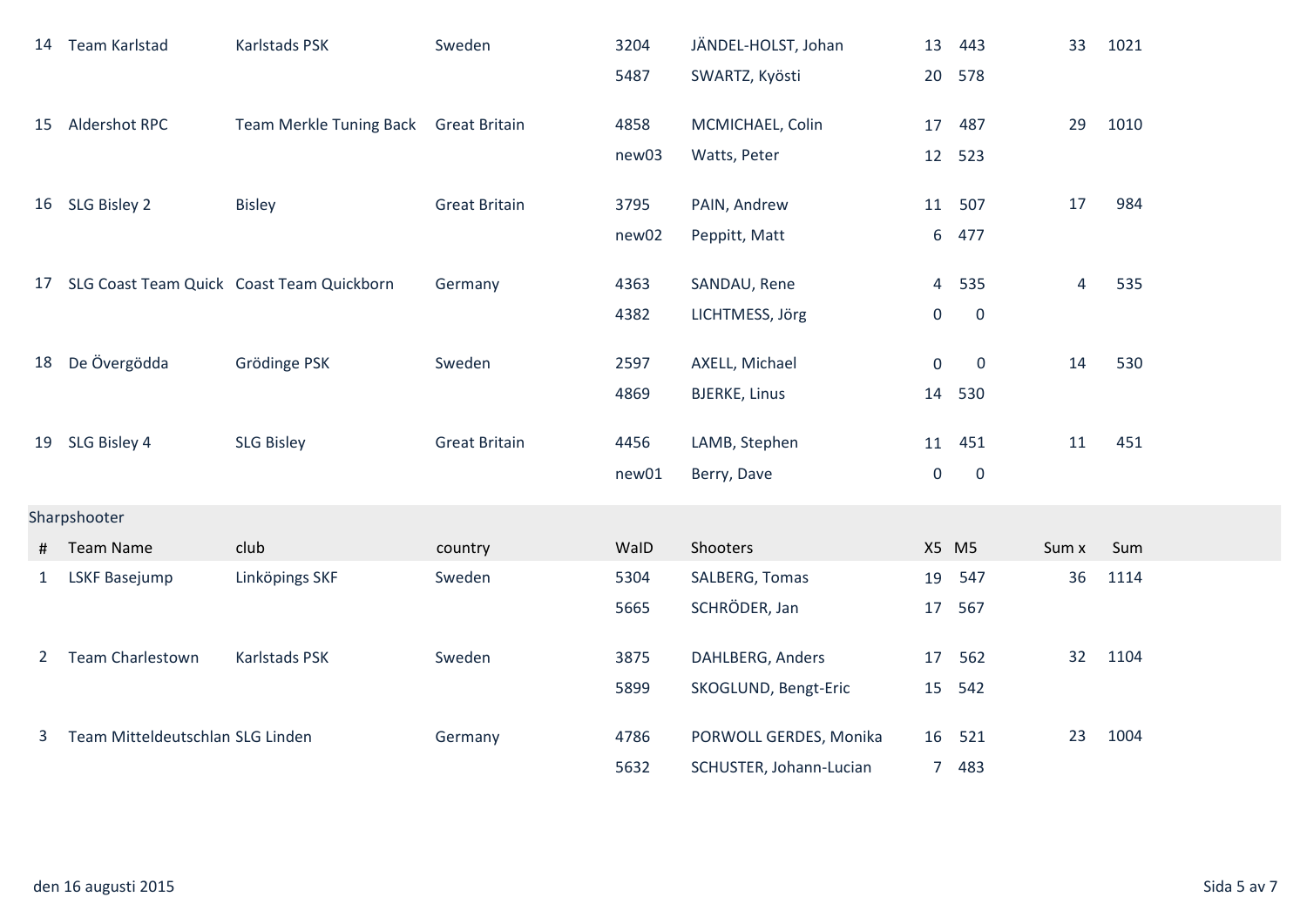| 4            | Tratten & Finkel            | Grödinge PSK                          | Sweden               | 5484 | KARLSTRÖM, Fredrik         | 12               | 474          | 22      | 949  |  |  |
|--------------|-----------------------------|---------------------------------------|----------------------|------|----------------------------|------------------|--------------|---------|------|--|--|
|              |                             |                                       |                      | 5485 | TÖRNGREN, Gert             | 10               | 475          |         |      |  |  |
| 5            | <b>Team Merkle Tuning</b>   | Team Merkle Tuning Back Great Britain |                      | 1100 | JONES, Neil                | 22               | 558          | 22      | 558  |  |  |
|              |                             |                                       |                      |      |                            | $\boldsymbol{0}$ | $\mathbf{0}$ |         |      |  |  |
|              | Ballydougan House Clu NITSA |                                       | Northern Ireland     | 4642 | CONNOR, James              | 8                | 510          | $\bf 8$ | 510  |  |  |
| 6            |                             |                                       |                      |      |                            | $\boldsymbol{0}$ | $\mathbf 0$  |         |      |  |  |
|              |                             |                                       |                      |      |                            |                  |              |         |      |  |  |
| Marksman     |                             |                                       |                      |      |                            |                  |              |         |      |  |  |
| #            | <b>Team Name</b>            | club                                  | country              | WalD | Shooters                   |                  | X5 M5        | Sum x   | Sum  |  |  |
| $\mathbf{1}$ | SLG Bisley 6                | <b>SLG Bisley</b>                     | <b>Great Britain</b> | 5457 | COOPER, Lynnemarie         | 16               | 540          | 27      | 1077 |  |  |
|              |                             |                                       |                      | 5462 | COOPER, Peter Thornton     |                  | 11 537       |         |      |  |  |
| $2^{\circ}$  | <b>Team Messel</b>          | SLG 1500 Frankfurt                    | Germany              | 5359 | TRASER, Mike               | 15               | 519          | 30      | 1039 |  |  |
|              |                             |                                       |                      | 5655 | HÜTTL, Christian           | 15               | 520          |         |      |  |  |
|              |                             |                                       |                      |      |                            |                  |              |         |      |  |  |
| $\mathbf{3}$ | SLG Bisley 1                | <b>SLG Bisley</b>                     | <b>Great Britain</b> | 5339 | PODEVIN, Alan              | 5                | 502          | 17      | 971  |  |  |
|              |                             |                                       |                      | 5840 | GREEN, Douglas             | 12               | 469          |         |      |  |  |
| 4            | English XX                  | <b>Bisley</b>                         | <b>Great Britain</b> | 3789 | HARRIS, Dave               | $\overline{7}$   | 485          | 20      | 970  |  |  |
|              |                             |                                       |                      | 5454 | VAN DALEN, Morne           | 13               | 485          |         |      |  |  |
|              |                             |                                       |                      |      |                            |                  |              |         |      |  |  |
| 5            | SLG Bisley 7                | <b>SLG Bisley</b>                     | <b>Great Britain</b> | 5458 | WILLIAMS, Ken              | 5                | 445          | 11      | 834  |  |  |
|              |                             |                                       |                      | 5841 | WIGGINS, Andy              | 6                | 389          |         |      |  |  |
|              |                             |                                       |                      |      |                            |                  |              |         |      |  |  |
| 6            | SLG Bisley 5                | <b>SLG Bisley</b>                     | <b>Great Britain</b> | 4711 | HACKETT, David Christopher | $\overline{7}$   | 351          | 13      | 751  |  |  |
|              |                             |                                       |                      | 5455 | MURTON, Charles            | 6                | 400          |         |      |  |  |